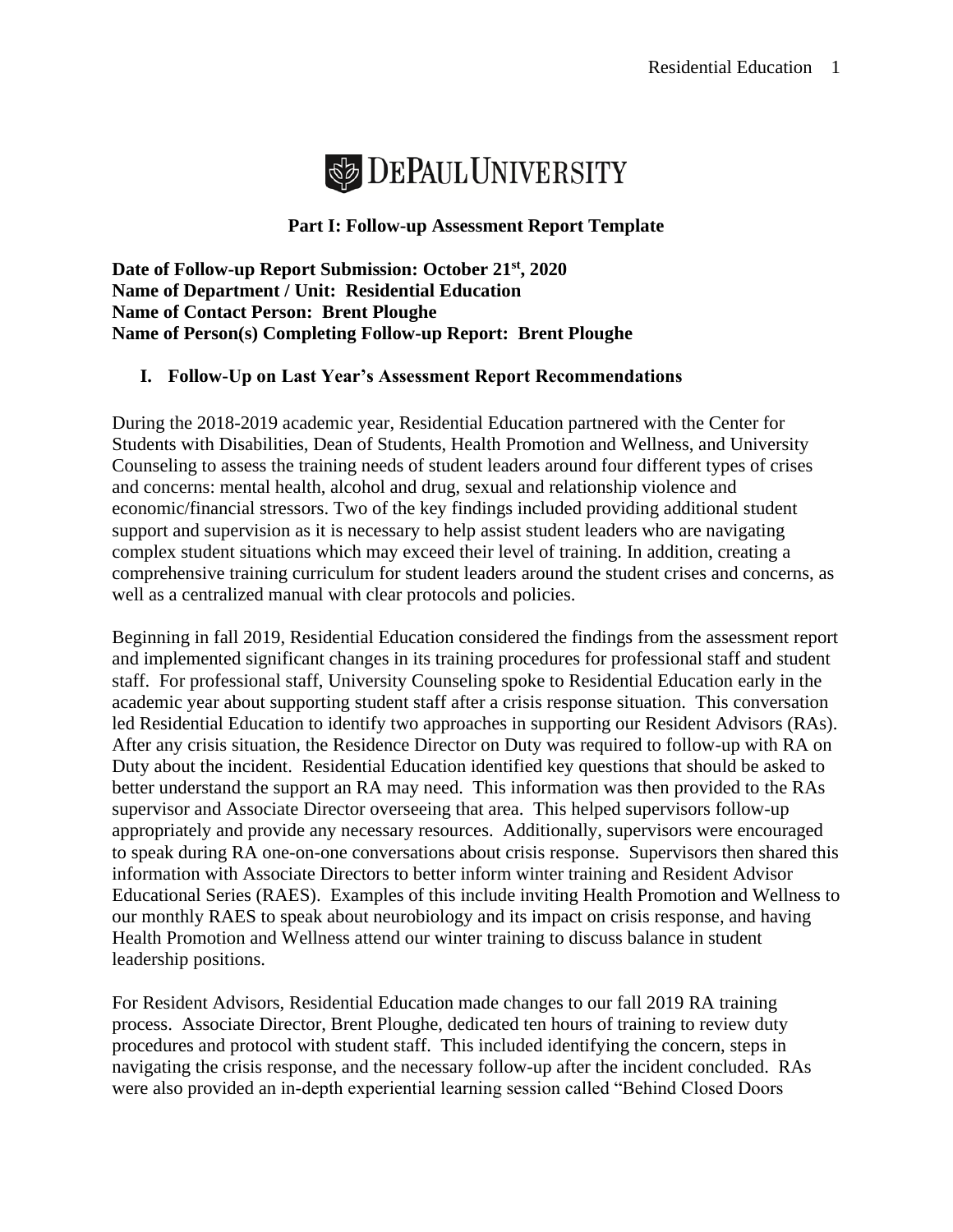(BCDs)." BCDs allows RAs to practice their crisis response during scenes that are acted out by fellow RAs. RAs received feedback at the conclusion of the scene and allowed time to process. Supervisors also dedicated an hour of reflection following BCDs to engage RAs in their learning and identify changes to their approach. Associate Director, Brent Ploughe, also discussed during his training sessions the importance of balance in the RA position. He indicated the follow-up that both supervisors (during business hours) and the Residence Director on Duty (after business hours) could provide following an incident. In addition to training, Residential Education overhauled its RA training manual. This project allowed RAs to more clearly understand the policies and procedures required within the role. It also outlined in greater detail the expectations of Residential Education, and the type of support they could find throughout their time in the position.

Associate Director, Brent Ploughe, assumed responsibility of RA training later in fall 2019. His established committee continues to use the findings from the 2018-2019 assessment project to guide the training process for professional and student staff. The fall 2020 RA training included a more detailed training around policies and procedures. The committee also assessed each RA on their understanding of the protocols. Residential Education is hopeful that our focus in supporting student staff will lead to continued success in the RA position.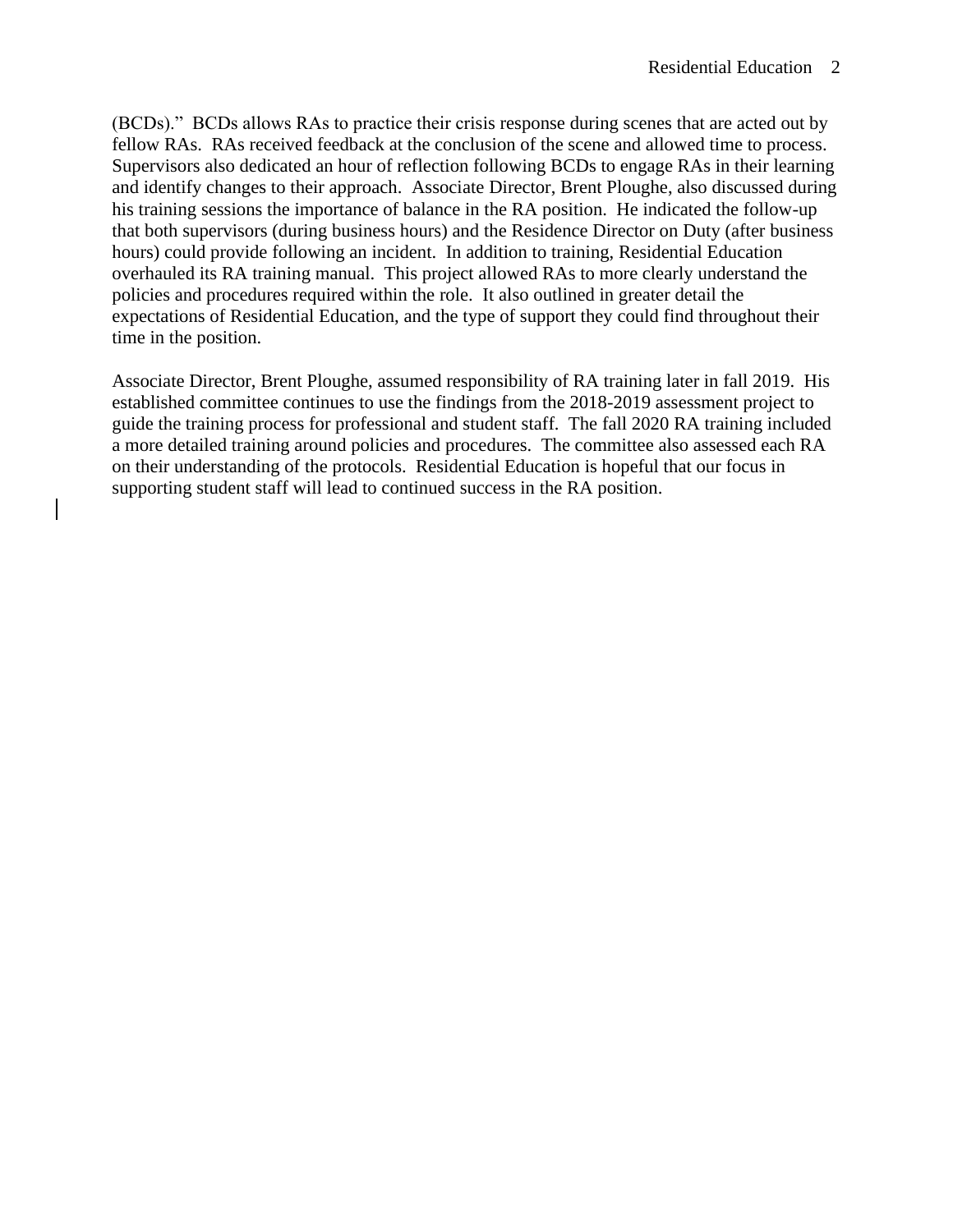

**Part II: Annual Assessment Report Template: Alternative Reflection** Academic Year: 2019-2020

**Date of Report Submission: October 21st, 2020 Name of Department / Unit: Residential Education Name of Contact Person: Brent Ploughe Name of Person(s) completing report or contributing to the project: Brent Ploughe** 

## **I. Reflection on Student-facing Program-areas**

The 2019-2020 academic year proved difficult to all departments in Student Affairs. At the start of COVID-19, DePaul University made the decision to close the residence halls and transition classes to online. While a small population of students remained on campus, it significantly impacted our assessment project for 2019-2020. In reflection, Residential Education found two program areas faced significant challenges—supporting residential students' development and develop affinity to campus.

For supporting residential students' development, our main challenge came in shifting Residential Education Learning Initiatives (RELI) to a virtual format. In Residential Education, we encourage our RAs to hold in-person programs to better support students in their residential experience. We quickly had to review best practices from other departments at DePaul University and colleagues at institutions across the United States. We continued our programming requirements but asked that they be facilitated virtually by our RAs. Residential Education found that many students did not want to attend our programs online. Former Residence Director, Matt Schultz, also attempted to hold building-wide programs to help create community among those remaining on campus. Again, Residential Education learned that students did not want to actively engage with programming in this format.

Additionally, for developing affinity to campus, Residential Education's activities and services that support this program area had to be transitioned online. Unfortunately, most of our campus traditions had to be cancelled due to the global pandemic. Those that we were able to facilitate had minimal attendance from students. Residence Hall Council (RHC) also attempted to continue its programming efforts by moving programs to a virtual format. This proved difficult as all of the executive board had transitioned home for the spring quarter. RHC provided a number or programs in the spring quarter, but again, Residential Education found that students did not prefer this methods of engagement.

As we concluded the spring quarter, Residential Education found ourselves asking a variety of questions—how do we actively engage our residential students, what does learning look like during a global pandemic, and are there resources Residential Educations needs to be support our students? The questions led to the development of a curriculum committee. Residential Education tasked the curriculum committee to review these questions, and create an action plan for the fall 2020 academic year. At that time, Residential Education did not know if our fall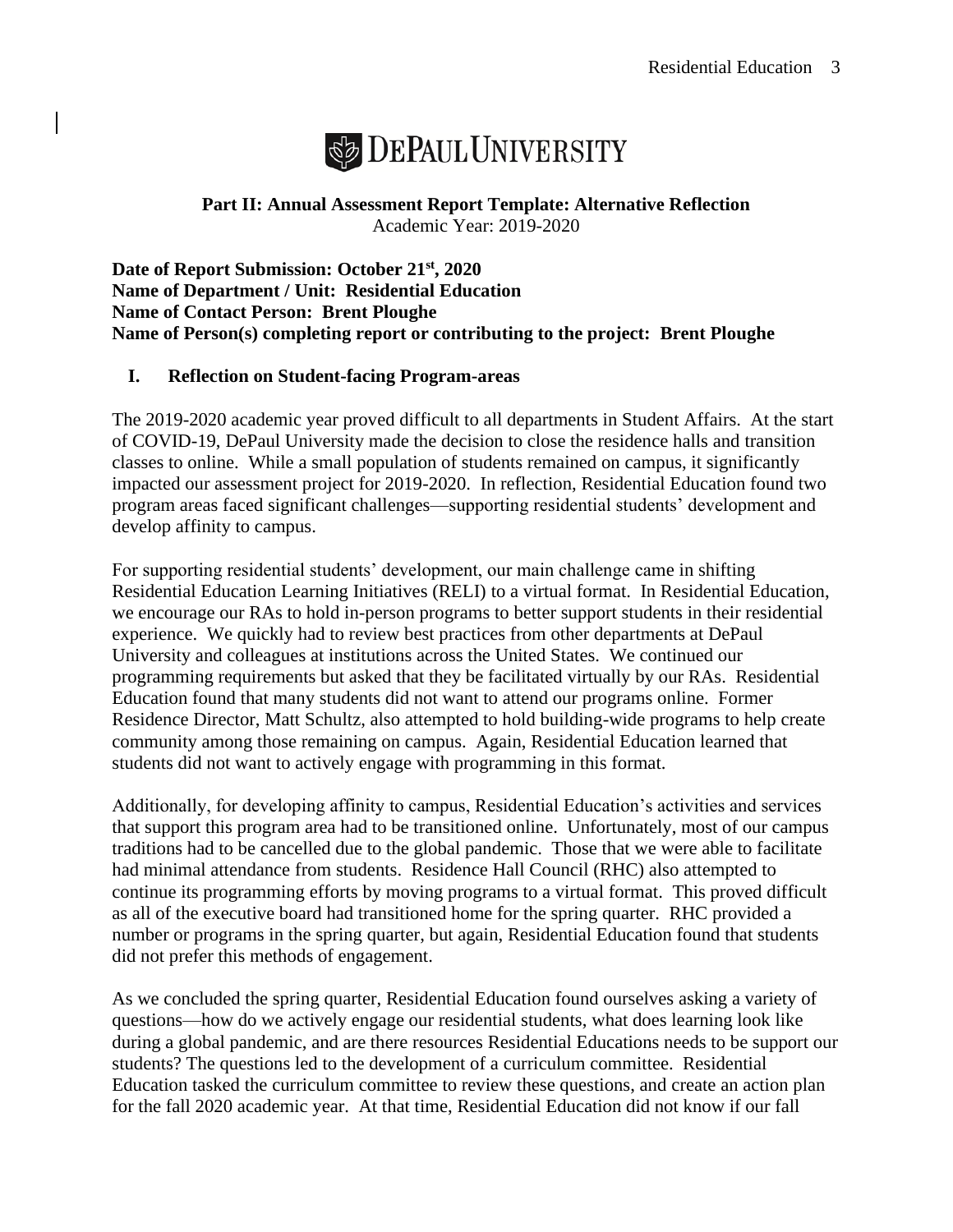quarter would be in-person or if it would be held virtually. The committee planned for both scenarios and created an extensive plan to improve the residential experience. The final report was sent to Director, Rod Waters, to review for the 2020-2021 academic year. Since DePaul University allowed for a small residential population to live-on campus. Residential Education implemented the proposal beginning this fall quarter. Some of the key findings from our report led us to consider the following changes:

- **Update Strategy Types** Residential Education traditionally uses active programs to share information with our live-on population. The committee suggested that we use passive programming since it does not require active participation and can be viewed and revisited at different times.
- **Update Delivery Methods**  Prior to COVID-19, most of our programming efforts were in-person. The spring quarter proved that students did not want to participate in virtual events. The committee recommended that we continue using Zoom for required programming, but also consider using social media platforms to reach our student population.
- **Create new Outreach Strategies** Again, Residential Education typically used in-hall programming as means of educating our students. The committee benchmarked institutions throughout the United States and identified other methods that could assist us in the future. The committee suggested including the following to augment our traditional programming in the halls:
	- o Monthly Newsletter Monthly newsletters will serve as a passive strategy at the end of each month to provide students with a wrap up of events and key takeaways from the past month and details on upcoming events. *Delivery Method: Email*
	- o Virtual Roundtable Virtual roundtables will serve as an active strategy where students can actively participate in sessions led by professionals on various student success topics. *Delivery Method: Zoom*
	- o Podcast Podcasts will serve as a passive strategy where staff will participate in recorded discussions on student life that will be available to students at any time. *Delivery Method: Web/YouTube*
	- o Web Series Web series will serve as a passive strategy where students are provided life skills and tips through visual media to help better prepare for life on their own. *Delivery Method: Web/YouTube*
- **Change Monthly Programming Requirements –** The curriculum committee also outlined a more targeted approach to interacting with our residential population each month. This included the programming that was already being done by the RAs/RDs, but incorporated ideas from the above recommendations. Residential Education adopted the following curriculum calendar in addition to our traditional programming.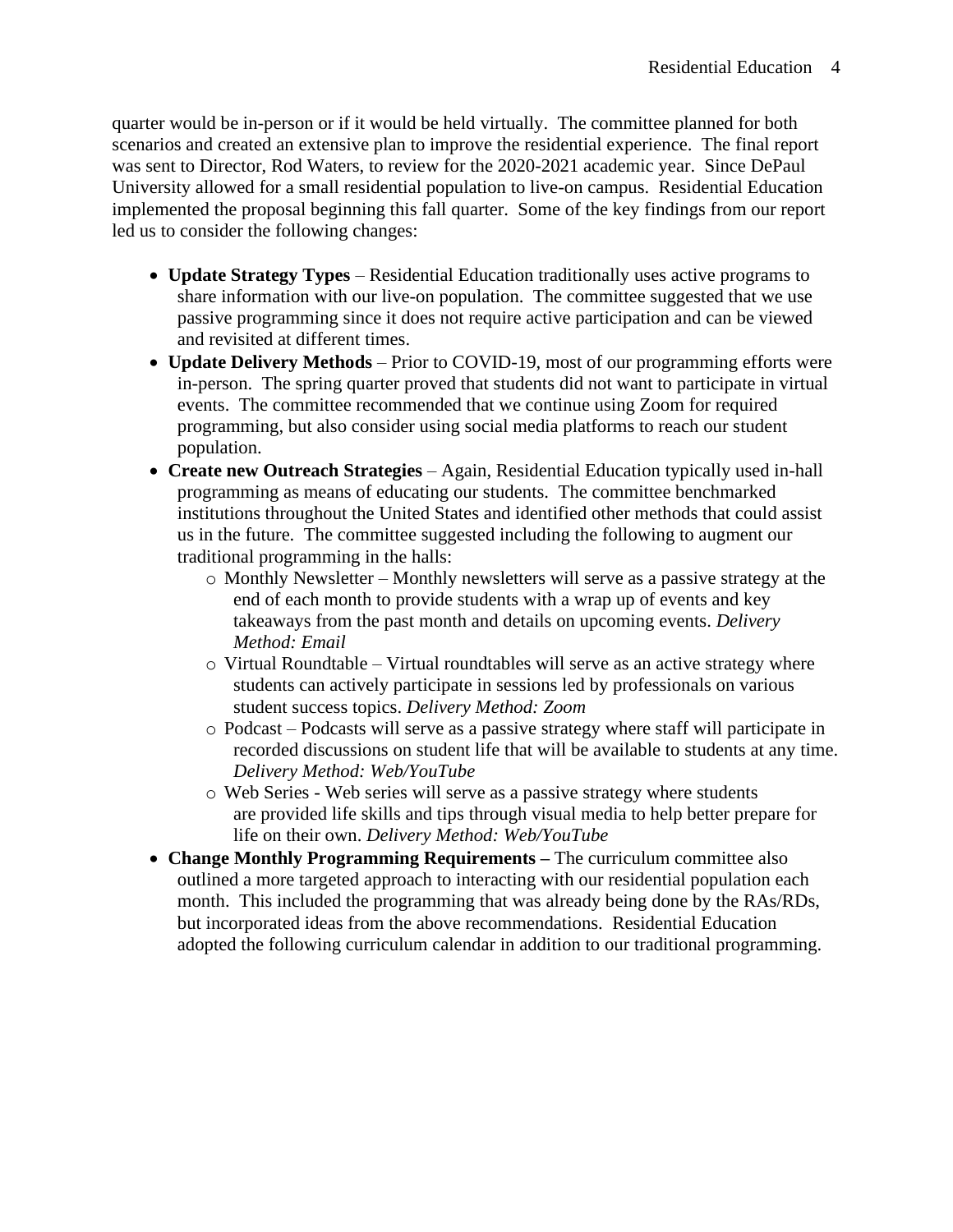## **Programming Calendar:**

MONTHLY<br>NEWSLETTER

VIRTUAL<br>ROUNDTABLE

**SUPPLEMENTAL** 

**WEB SERIES** 

PODCAST

| <b>August:</b>                           |                                                                                 |                                                                                                    |                                                                                                                                           |
|------------------------------------------|---------------------------------------------------------------------------------|----------------------------------------------------------------------------------------------------|-------------------------------------------------------------------------------------------------------------------------------------------|
| <b>Outreach Strategy Topic</b>           |                                                                                 | <b>Learning Outcomes/ Department Notes</b><br><b>Values</b>                                        |                                                                                                                                           |
|                                          | • Passive Education Door Decs & Pronouns                                        | PLO 1 (Personal Responsibility $\&$ Mail or email door decs (post if<br>Respect for Others), PLO 4 | in person); Introduce concept                                                                                                             |
| (Supplemental)                           |                                                                                 | (Affinity); Community, Dignity &<br><b>Social Justice</b>                                          | of gender pronouns and<br>respecting others                                                                                               |
| <b>Monthly</b>                           |                                                                                 | COVID-19, Code of Student PLO 1 (Personal Responsibility $\&$                                      | Provide information on                                                                                                                    |
| Newsletter                               | Responsibility and Housing<br>Policies                                          | Respect for Others), PLO 2<br>(Community Standards);<br>Community                                  | COVID-19 and<br>DePaul's Code of Student<br>Responsibility & Housing<br>Policies                                                          |
| • Virtual                                | <b>Community Building</b>                                                       | PLO 1 (Personal Responsibility &                                                                   | Give students the opportunity                                                                                                             |
| Roundtable                               | <b>Community Floor</b><br>Gathering)                                            | Respect for Others), PLO 2<br>(Community Standards);<br>Community                                  | to connect, ensure students are<br>educated on the climate of<br>COVID-19 and how to ensure<br>safety / Outline provided by<br>department |
| Web Series                               | <b>Home Sweet</b><br>Home: Preparing for Move<br>In AND/OR Welcome to<br>DePaul | PLO 4 (Affinity); Community                                                                        | Welcome to DePaul Tour of<br>Campus for those not living on                                                                               |
| Podcast                                  | ResEd. Real Talk Podcast,                                                       | PLO 1 (Personal Responsibility $& N/A$                                                             |                                                                                                                                           |
|                                          | Ep. 1: Community                                                                | Respect for Others), PLO 4<br>(Affinity); Community                                                |                                                                                                                                           |
| <b>September:</b>                        |                                                                                 |                                                                                                    |                                                                                                                                           |
| <b>Outreach</b>                          | <b>Topic</b>                                                                    | <b>Learning Outcomes/ Department Notes</b>                                                         |                                                                                                                                           |
| <b>Strategy</b>                          |                                                                                 | <b>Values</b>                                                                                      |                                                                                                                                           |
| · Passive<br>Education<br>(Supplemental) | Ask Your RA                                                                     | <b>TBD</b>                                                                                         | Frequently asked questions that<br>students ask their RA                                                                                  |
| er                                       | • Monthly Newslett Alcohol Awareness                                            | PLO 2 (Community Standards;<br><b>Holistic Wellness</b>                                            | Educate students on the effects<br>of alcohol and the impact of<br>underage drinking                                                      |
| Virtual                                  | DePaul Trivia Night                                                             | PLO 4 (Affinity); Community                                                                        | Provide students with tools to                                                                                                            |
| Roundtable                               |                                                                                 |                                                                                                    | be successful academically                                                                                                                |
| <b>Web Series</b>                        | Home Sweet Home:                                                                | PLO 1 (Personal Responsibility &                                                                   | Provide essential tips and                                                                                                                |
|                                          | How to Do Laundry -<br>The Laundry Matt                                         | Respect for Others); Development                                                                   | resources to students on<br>laundry / laundry prizes to<br>participants?                                                                  |
| Web Series                               |                                                                                 | Home Sweet Home: Keeping PLO 1 (Personal Responsibility $\&$                                       | N/A                                                                                                                                       |
|                                          | Your Space Clean                                                                | Respect for Others); Development                                                                   |                                                                                                                                           |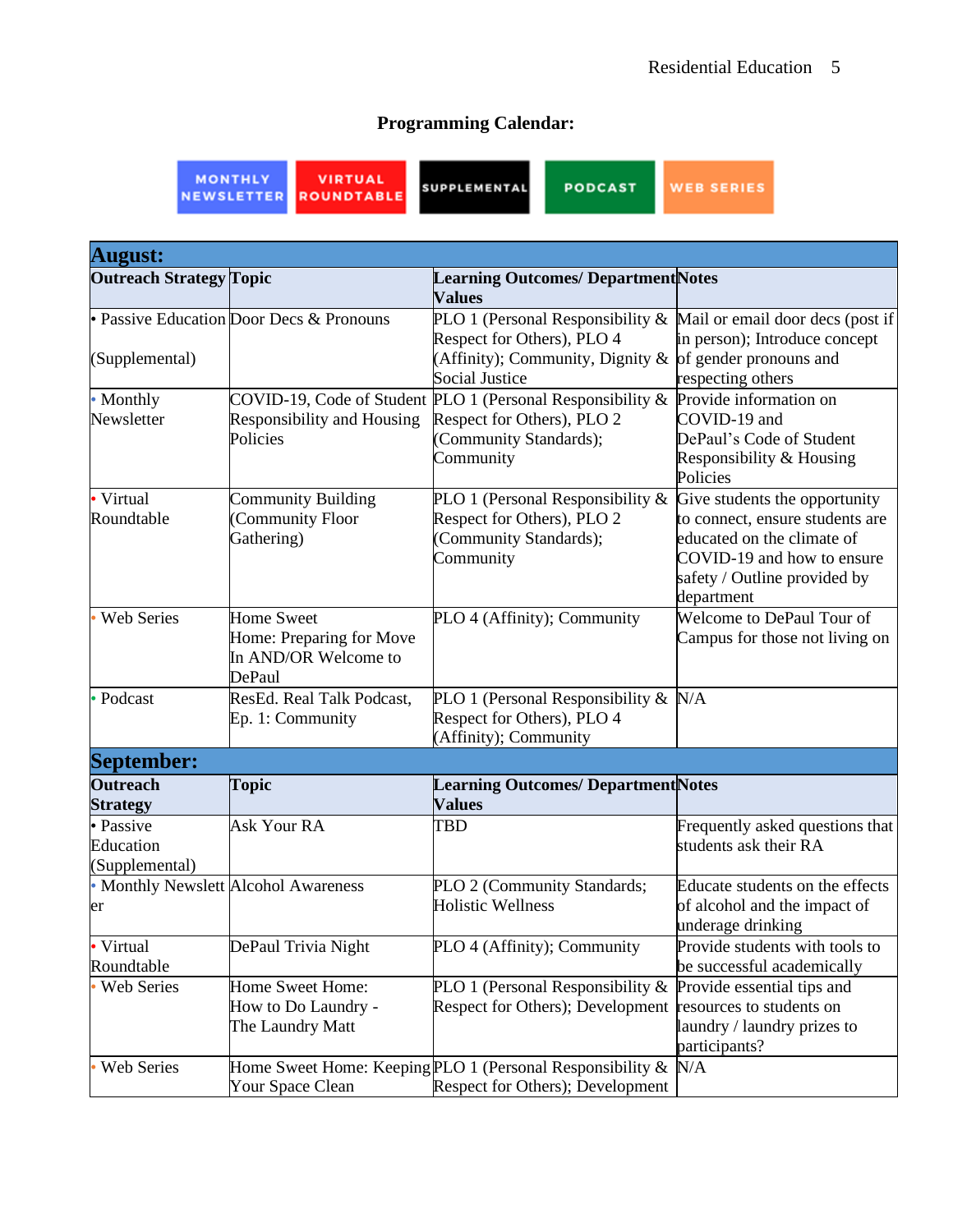| • Podcast                                             | ResEd. Real Talk Podcast,<br>Ep. 2: Wellness                                                   | PLO 1 (Personal Responsibility $& N/A$<br>Respect for Others), PLO 2<br>(Community Standards); Holistic<br>Wellness |                                                                                        |  |
|-------------------------------------------------------|------------------------------------------------------------------------------------------------|---------------------------------------------------------------------------------------------------------------------|----------------------------------------------------------------------------------------|--|
| October:                                              |                                                                                                |                                                                                                                     |                                                                                        |  |
| <b>Outreach</b><br><b>Strategy</b>                    | <b>Topic</b>                                                                                   | <b>Learning Outcomes/ Department Notes</b><br><b>Values</b>                                                         |                                                                                        |  |
| • Passive Education Voter Readiness<br>(Supplemental) |                                                                                                | PLO 1 (Personal Responsibility $\&$ Tips on finding reliable<br>Respect for Others); Development                    | information, how to register to<br>vote, understanding own values<br>related to voting |  |
| • Monthly<br>Newsletter                               | Mental Health                                                                                  | PLO 1 (Personal Responsibility &<br>Respect for Others); Holistic<br>Wellness                                       | Will provide mental health<br>awareness and resources to<br>support students           |  |
| • Virtual<br>Roundtable                               | <b>Virtual Costume Contest</b>                                                                 | PLO 1 (Personal Responsibility &<br>Respect for Others); Dignity &<br>Social Justice                                | Discuss cultural appropriation                                                         |  |
| · Web Series                                          | <b>Home Sweet</b><br>Home: Cooking on Your<br>Own                                              | PLO 2 (Community Standards);<br><b>Holistic Wellness</b>                                                            | Microwave meals, proper stove<br>and oven usage                                        |  |
| <b>Web Series</b>                                     | Home Sweet Home: Safety<br>& Security                                                          | PLO 2 (Community Standards);<br>Development                                                                         | Safety on campus, at home, in<br>Chicago                                               |  |
| • Podcast                                             | ResEd. Real Talk Podcast,<br>Ep. 3: Dignity & Social<br>Justice                                | PLO 1 (Personal Responsibility &<br>Respect for Others), PLO 4<br>(Affinity); Dignity & Social<br>Justice           | N/A                                                                                    |  |
| <b>November:</b>                                      |                                                                                                |                                                                                                                     |                                                                                        |  |
| <b>Outreach</b><br><b>Strategy</b>                    | Topic                                                                                          | <b>Learning Outcomes/ Department Notes</b><br><b>Values</b>                                                         |                                                                                        |  |
| · Passive<br>(Supplemental)                           | <b>Emotional Wellness</b>                                                                      | Holistic Wellness, Development                                                                                      | N/A                                                                                    |  |
| • Monthly<br>Newsletter                               | Prepare for students<br>transitioning to Winter<br>Quarter/living in the<br>halls/goal setting | PLO 1 (Personal Responsibility $\&$ Will provide students with<br>Respect for Others); Community,<br>Development    | critical information to prepare<br>for transitioning to winter<br>quarter              |  |
| • Virtual<br>Roundtable                               | <b>Finals Baking Destress</b>                                                                  | Community, Development                                                                                              | N/A                                                                                    |  |
| <b>Web Series</b>                                     | Home Sweet Home:<br>Living with a<br>Roommate/Effective<br>Communication                       | PLO 1 (Personal Responsibility $\&$<br>Respect for Others); PLO 2<br>(Community Standards)                          | Roommate agreements; Adjust<br>timing based on need                                    |  |
| Podcast                                               | ResEd. Real Talk Podcast,<br>Ep. 4: Development                                                | PLO 4 (Affinity); Community,<br>Development                                                                         | Getting involved both co-<br>curricular and academically                               |  |